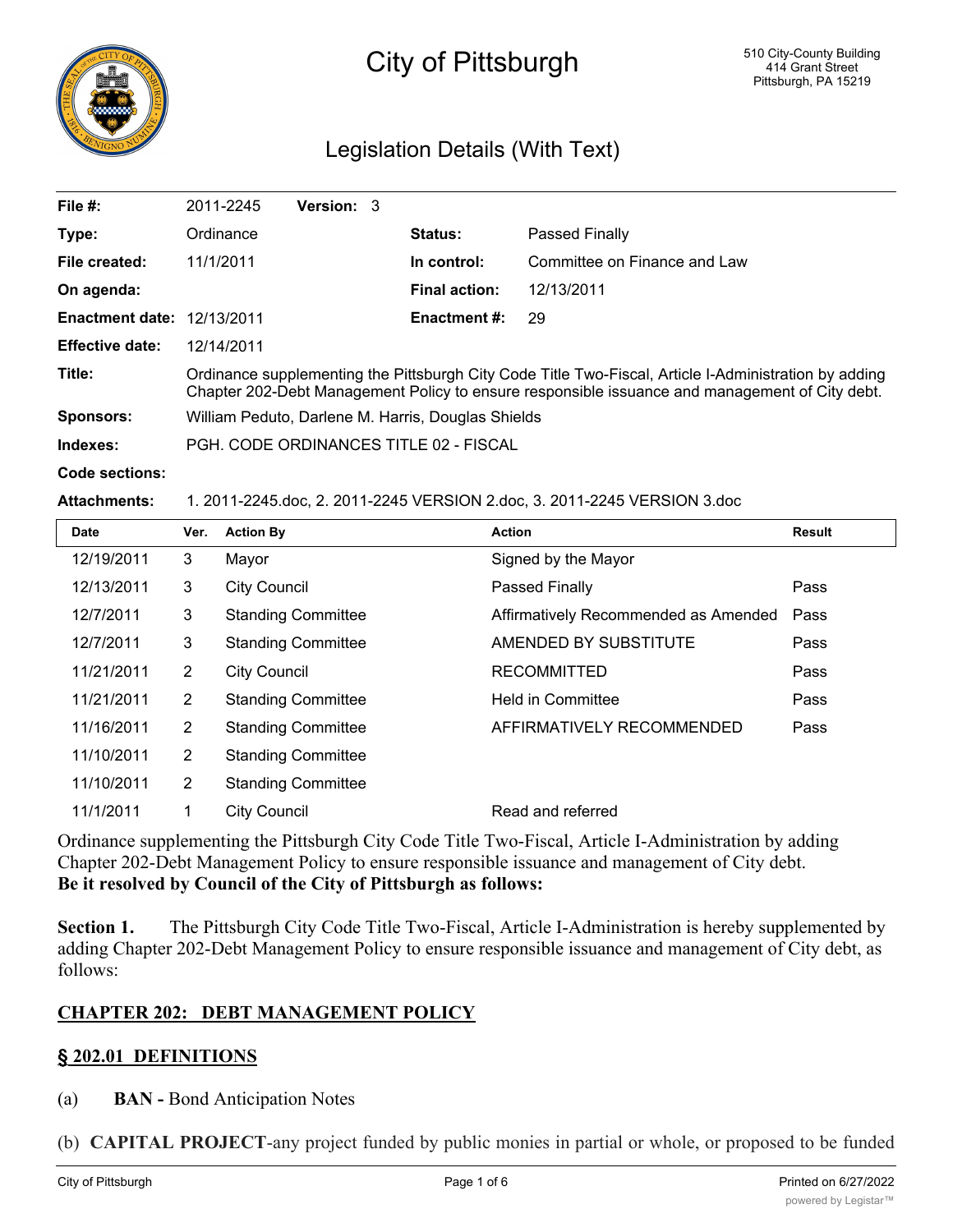#### **File #:** 2011-2245, **Version:** 3

by public monies in partial or whole, to build, restore, retain, rehabilitate, purchase or repurchase any equipment, property, facility, infrastructure, vehicle, hardware for information technology, park facility, or building and otherwise consistent with LGUDA.

- (c) **EMMA -** Electronic Municipal Market Access
- (d) **GFOA -** Government Finance Officers Association
- (e) **LGUDA -** Local Government Unit Debt Act, 53 Pa. C.S. § 8001 *et seq.*
- (f) **MSRB -** Municipal Securities Rulemaking Board
- (g) **SEC -** Federal Securities and Exchange Commission
- (h) **TIC -** True Interest Cost
- (i) **TRAN -** Tax or Revenue Anticipation Notes
- (j) **URA -** The Urban Redevelopment Authority of the City of Pittsburgh

#### **§ 202.02 FINANCIAL ADVISOR**

(a) City Council shall have the ability to enter into a contract with a certified financial advisor when needed consistent with existing authority, who shall provide professional assistance and analysis of any prospective debt issue.

(b) The Council Financial Advisor shall not be associated with, or be a beneficiary in any manner, regarding the issuance that is being analyzed and shall comply with all applicable law.

#### **§202.03 AUTHORITY, SCOPE AND OBJECTIVES**

- (a) Introduction
- 1. The City of Pittsburgh (the City) shall have the ability to issue or guarantee public debt appropriately and advantageously and in response to ongoing capital needs of the City and its agencies.

2. The City recognizes that the foundation of a well-managed debt program is a comprehensive debt management policy. The following policy exists to establish parameters and provide guidance governing the issuance, management, evaluation and reporting of debt obligations.

(b) Authority

1. The City's authority to issue debt comes from the City's Home Rule Charter.

2. All debt shall be issued in accordance with all applicable federal, state and city requirements governing the issuance of public debt.

(c) Objectives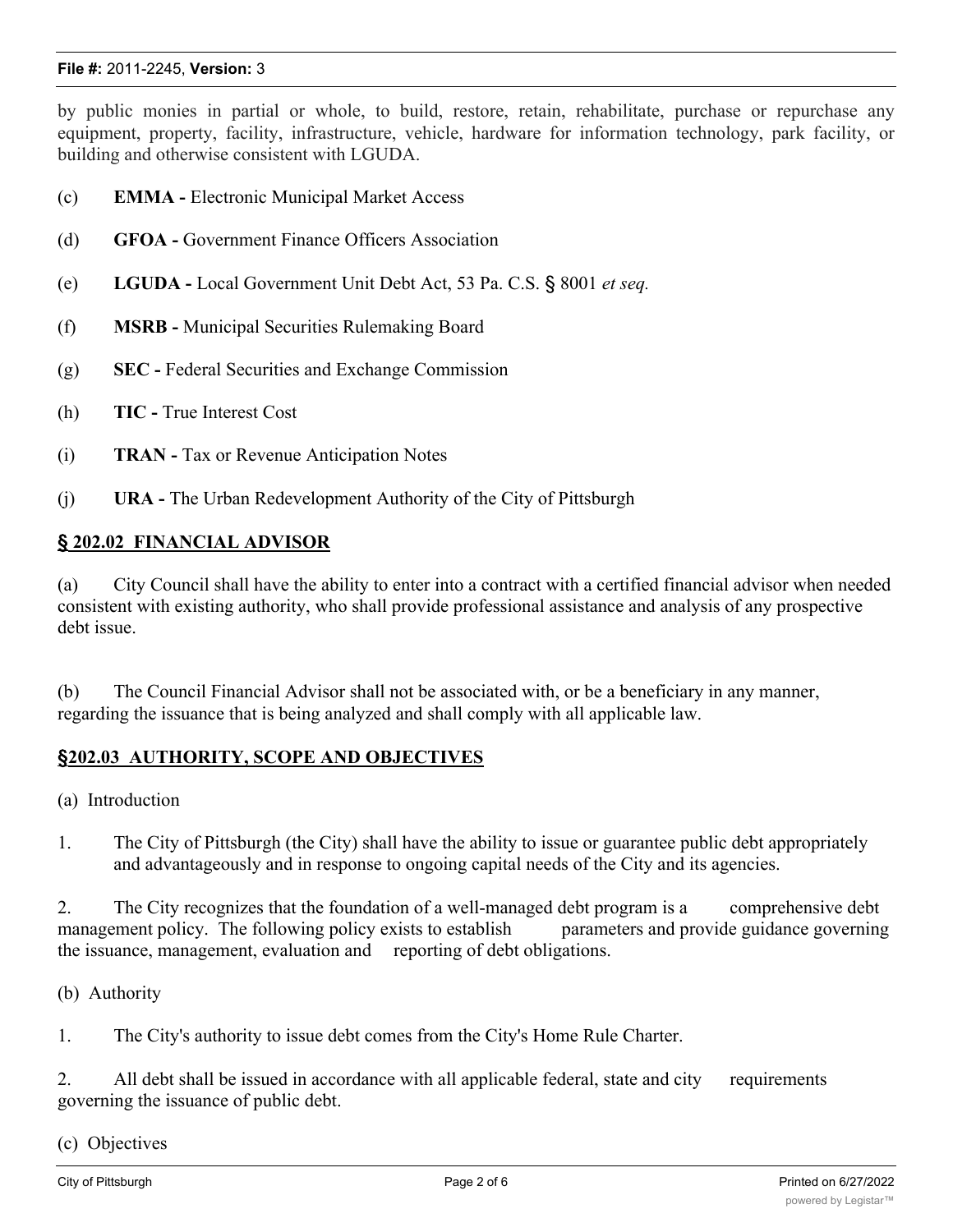1. To ensure that financial decisions made today by the City do not have an adverse impact on current and future citizens.

2. To maintain or improve the City's credit ratings, lowering the costs of borrowing through sound debt issuance practices.

3. To maintain financial flexibility for current and future citizens.

Sections 202.04 through and inclusive of Section 202.09 are deleted and the following Sections 202.04 through and inclusive of Section 202.18 are substituted therefore.

#### **§202.04 DEBT MANAGEMENT RESPONSIBILITY**

The Finance Director is responsible for the management of the City's debt and the compliance with this policy.

#### **§202.05 DEBT COVERED BY THIS POLICY**

This policy is applicable to all tax supported bonds issued directly by the City or guaranteed by the City's tax base. The use of the term "City" in this policy shall include the City and its agencies whose debt is guaranteed by the City's tax base. City component units are encouraged to develop or amend a debt policy generally consistent with this Debt Management Policy.

#### **§202.06 PURPOSE OF DEBT**

(a) Debt to fund capital projects should only be issued if the capital projects are authorized and included in the City's five year Capital Program.

(b) The City will not use long-term debt to finance current operations.

(c) TRANs are short term notes secured by a pledge of taxes and other General Fund revenues. The City may issue tax or revenue anticipation notes (TRANs) to manage timing differences between its tax and revenue receipts and expenditures in a fiscal year. TRANs are limited to the maximum cash flow deficit requirements for the current fiscal year.

#### **§202.07 DEBT AFFORDABILITY**

(a) The City will limit its tax supported debt service as a percent of General Fund including debt service expenditures to 17.0%. With the understanding that as of the date of adoption of this Debt Management Policy, the City exceeds this limit, the City has a 10 year goal of reducing this ratio to 12.0%.

(b) For the purpose of this policy, tax-supported debt includes all tax supported bonds issued directly by the City or guaranteed by the City's tax base.

(c) The City will limit its tax supported debt principal to 5% of full taxable assessed value. The City has a 10 year goal to reduce this debt burden to 4%.

(d) The City's debt will be in compliance with the limitations of the Local Government Unit Debt Act (LGUDA).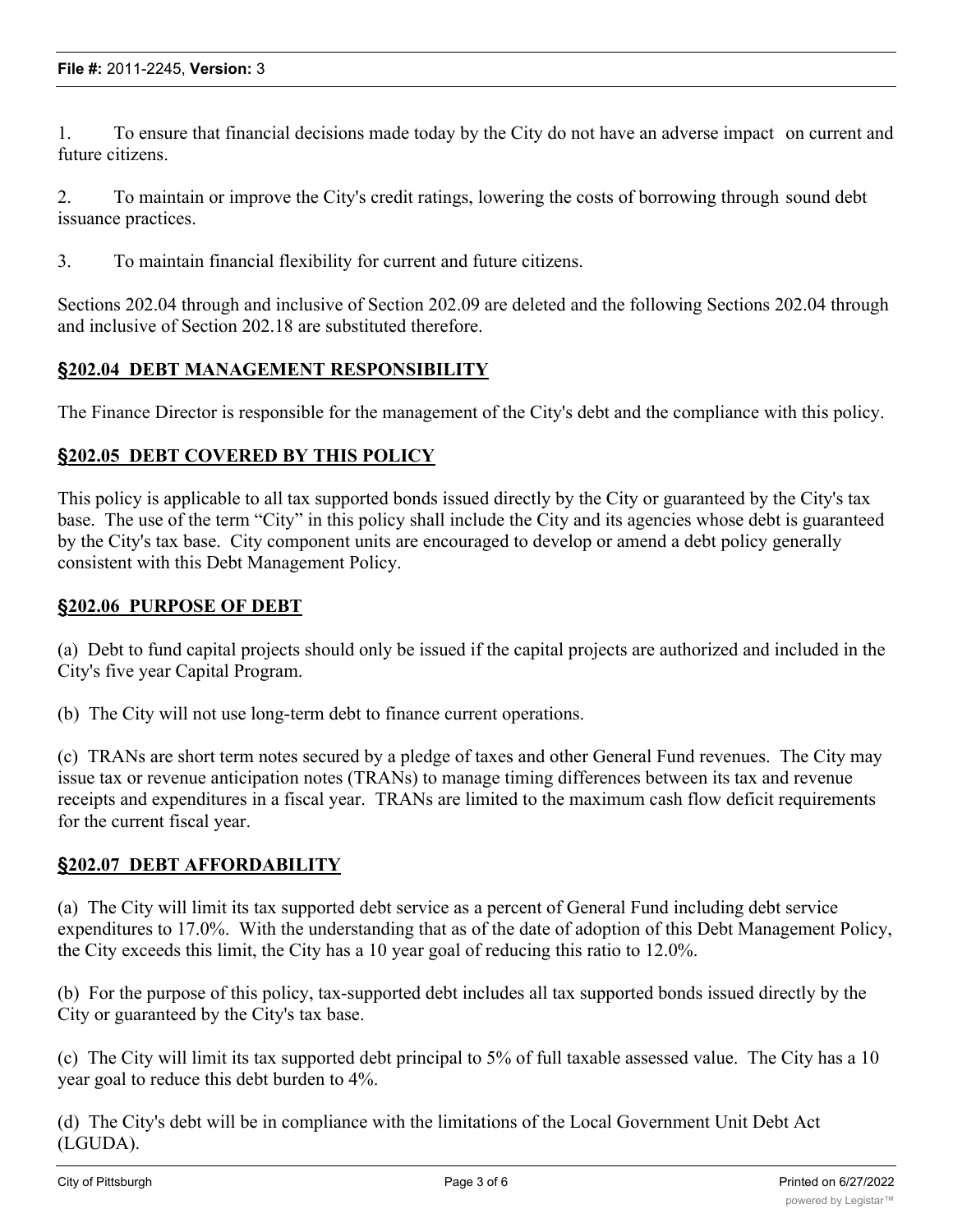(e) The City has the goal of funding at least 15% of capital expenditures from pay-as-you-go cash, as measured on a five-year basis.

#### **§202.08 GENERAL OBLIGATION DEBT GUARANTEES**

The City will limit contingent exposure to debt service payments for other entities. Any requests for a City guarantee will be analyzed for the benefits to the City; risk of actual financial exposure; and impact on the City's debt burden and credit ratings. Any such commitments must be approved by City Council.

#### **§202.09 REFUNDINGS AND RESTRUCTURING**

(a) The City may refund outstanding debt if the present value savings are at least three percent of the principal amount of the refunded debt, net of costs of issuance. For each maturity being refunded, the present value savings should be at least one percent. However, if the aggregate 3% threshold is met, inclusion of each maturity will not be unreasonably withheld.

(b) All refunding bond opportunities will be carefully considered to produce a favorable financial impact for the City.

#### **§202.10 TYPES OF DEBT**

(a) The City expects to issue most of its debt for capital purposes in the form of long term fixed rate bonds.

(b) Variable rate debt is limited to 15% of total debt principal to which this policy is applicable. Variable rate debt may be in the form of variable rate bonds or notes or tax exempt commercial paper.

(c) Bond Anticipation Notes (BANs) will be undertaken only if the transaction costs plus interest of the debt are less than the cost of internal financing, or available cash is insufficient to meet working capital requirements.

(d) The City may not issue debt with derivative products.

#### **§202.11 DEBT STRUCTURE**

(a) Principal should generally be amortized to achieve annual debt service consistent with the provisions of Section 202.07 "Debt Affordability," with a goal of level annual debt service.

(b) Principal amortization should generally be structured to achieve a minimum target of 50% of all outstanding principal scheduled to be repaid within the first half of the life of the maturity of the debt issue.

(c) The average life of debt should be no greater than the projected average life of the assets being financed. The final maturity will generally not exceed 20 years, unless a longer lifespan can clearly be demonstrated, e.g., funding for buildings or bridges. Under no circumstance shall maturities exceed 30 years.

(d) For each bond issue, the City will evaluate options and prices for credit enhancement and may utilize it if it results in net overall savings and acceptable terms.

## **§202.12 FINANCIAL DISCLOSURE**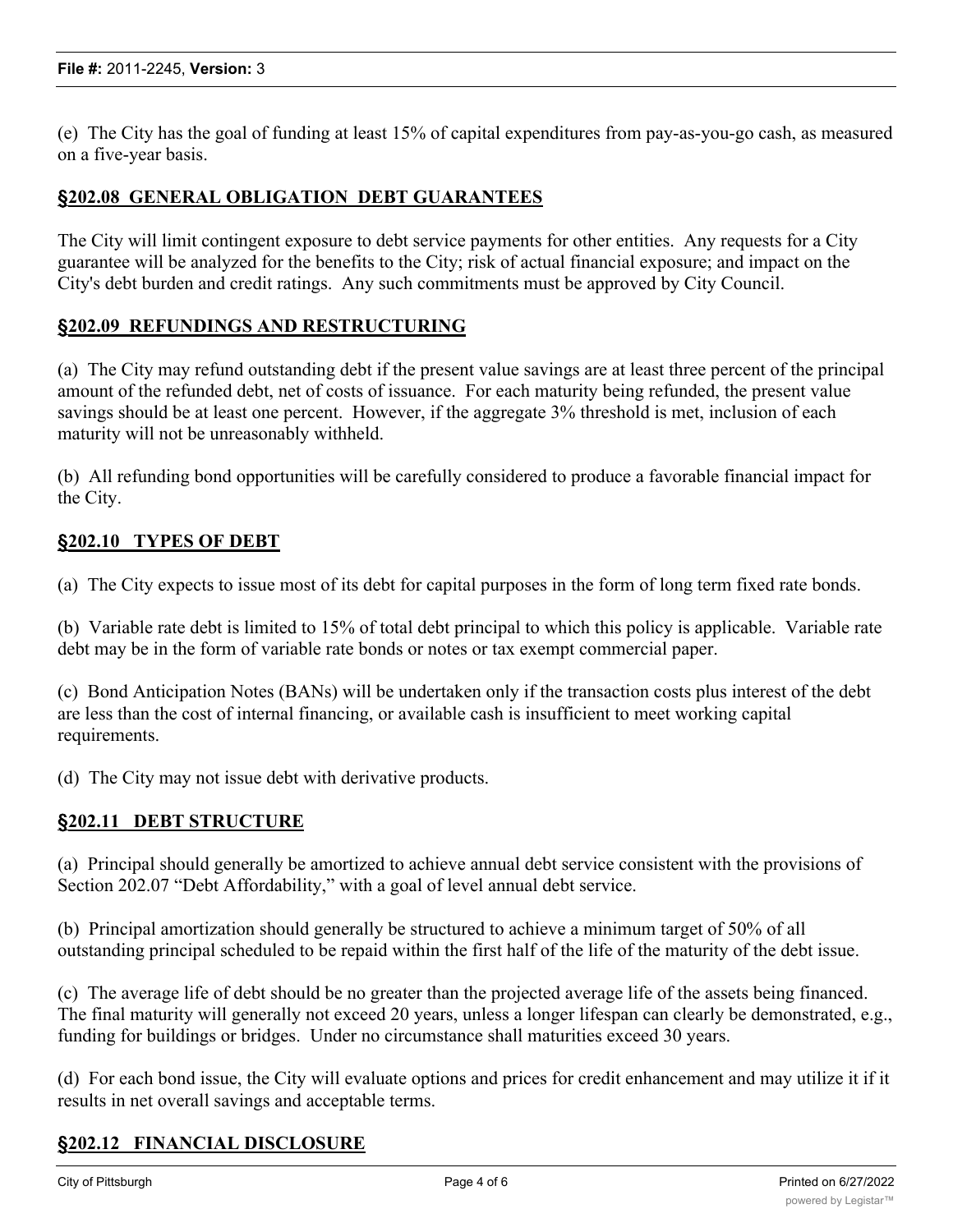(a) The City is committed to full and complete financial disclosure, and to cooperating fully with rating agencies, institutional and individual investors, other levels of government and the general public to share clear, comprehensible and accurate financial information.

(b) The City is committed to meeting secondary disclosure requirements on a timely and comprehensive basis. It will comply with Securities and Exchange Commission (SEC) Rule 15c2-12 which requires an annual filing with the MSRB's (Municipal Securities Rulemaking Board) Electronic Municipal Market Access (EMMA), which provides financial information and operating data relevant to investors in City obligations. In addition, the City will file material event notices when required under Rule 15c2-12.

## **§202.13 ARBITRAGE REQUIREMENTS**

The City will comply with all of its tax certificates for tax exempt financings by monitoring the arbitrage earnings on bond proceeds on an interim basis and by rebating all positive arbitrage when due, pursuant to Internal Revenue Code Section 148. The City may employ an arbitrage consultant to prepare these calculations.

#### **§202.14 PERIODIC POLICY REVIEW**

At least once every three years, the City will review this policy and recommend changes, as appropriate, to City Council for approval.

#### **§202.15 METHOD OF SALE**

The City will choose the method of sale, as between competitive and negotiated, that is most appropriate given the current circumstances of the City's finances and the nature of the issuance. Considerations will include the complexity of the issue requiring specialized expertise, volatile or uncertain credit markets or the City's credit ratings or outlook.

#### **§202.16 PROFESSIONALS**

The City will apply GFOA best practices in the use and selection of professionals involved in the bond issuance process, including financial advisor and bond counsel.

#### **§202.17 COMPLIANCE**

(a) As a part of each budget request, debt or lease issuance approval, the City will disclose whether it is currently in compliance with this policy and if the requested action(s) or debt issuance will likely result in noncompliance with the policy.

(b) Any exceptions to this policy approved by City Council shall be included in Council's legislation authorizing debt issuance.

#### **§202.18 INVESTMENT OF BOND PROCEEDS**

Bond proceeds will be invested in accordance with the City's investment policy. The City will develop a